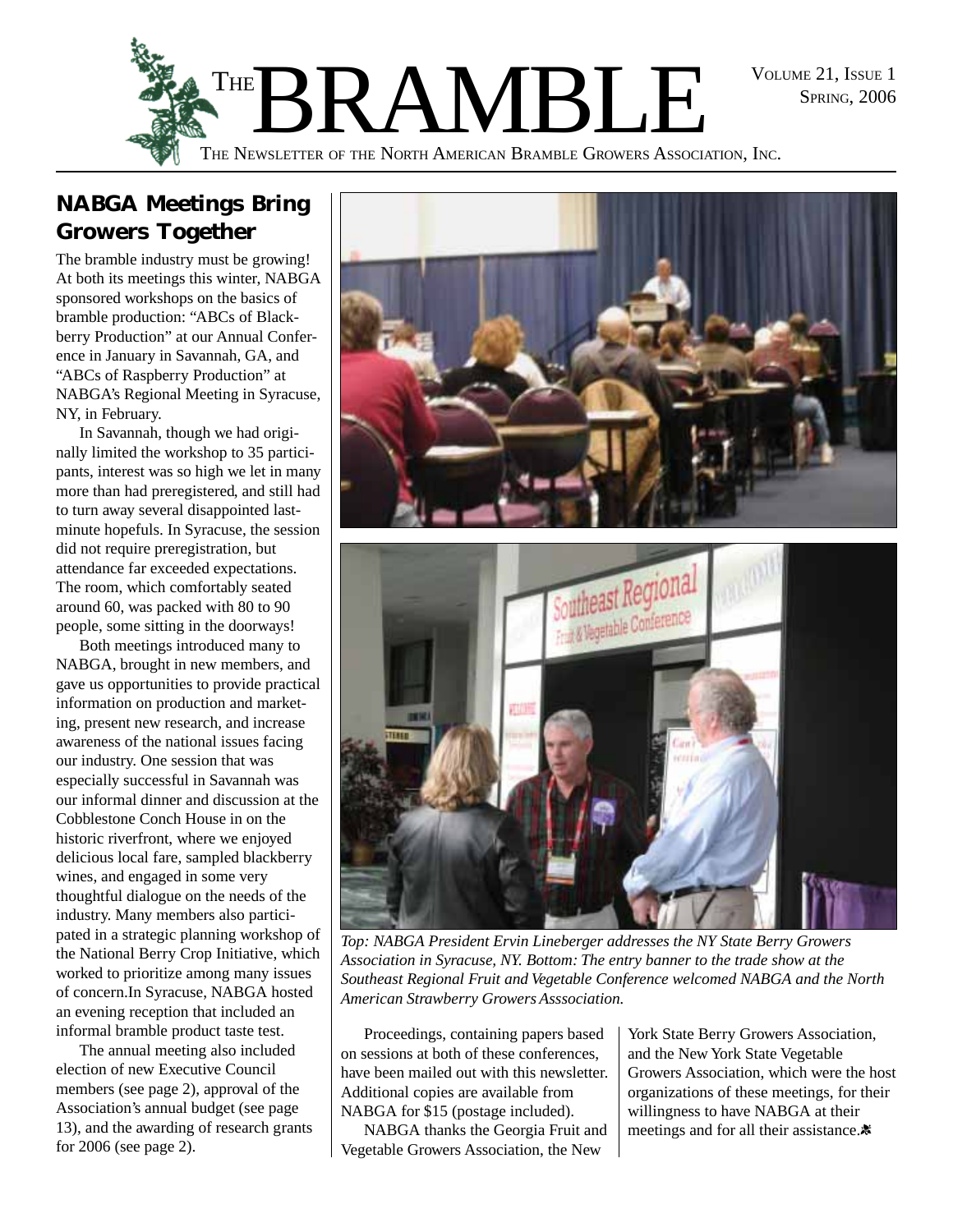# **NABG Research Foundation Makes Grants**

The North American Bramble Growers Research Foundation, established by NABGA's charitable organization to support research, met in Savannah, GA to consider the proposals it received for 2006 funding. The following projects were funded:

- **Determining the Role of** *Rhyzoctonia, Pythium,* **and** *Cylindrocarpon* **in Replant Disorder of Raspberry** (Annemiek Schilder, Michigan State University) \$2714.
- **Evaluation of Genotype x Environment Interactions in Primocane Fruiting Blackberry Populations** (Courtney Weber, Cornell University; John Clark, University of Arkansas; and James Luby, University of Minnesota) \$3,000.

Two other projects, were funded through a cooperative arrangement with the IR-4 program, a federal program that supports pesticide-related research for minor crops. NABGA will provide \$2,500 to IR-4, and IR-4 in turn, will fully funds both projects for a total of \$5,000, thus doubling the effect of NABGA's contribution. A similar arrangement supported several projects last year. The projects this year are:

- **Weed Mangement in Young and Established Brambles** (Katie Jennings and David Monks, NC State University).
- **Evaluation of Herbicides for Yellow and Purple Nutsedge and Annual Sedges Control in Young Blackberry Fields** (Mark Czarnota, University of Georgia).

### **Sources of NABG-RF Funds**

Funds for the Foundation this year come from several sources.

**•** Twenty-five percent of the dues of all grower members go directly to the Research Foundation. Often, as this year, this percentage is increased at the discretion of the board to \$25 per membership.

- **•** The board also authorized the transfer of \$3,203 in additional funds from NABGA's general reserves.
- **•** Amounts sent in recent months as subscriptions to *Fruit Grower News* are being transferred to the Foundation, as FGN recently offered free subscriptions to NABGA members.
- **•** Substantial donations were made by Driscoll Associates, Norcal Nursery/ Sakuma Brothers, and Nourse Farms.
- **•** The following members made donations between March 2005 and 2006: Bob & Coleen Blain; Anthony & Carol Boutard; Daniel Derr; Pat Divello; Anne & Charles Geyer; Guy, Lynn & Fenby Moore; Kristine Naess; William Rosby; Henry & Sandi Rose; Bob Rouse; and George Sutton.

Many thanks to all these generous members and apologies to anyone who has inadvertently been left off this list. $\ast$ 

### QUESTION C O R N E R

**?** From Pam Fisher, Ontario<br> **Alternative Start Action**<br> **Alternative Start Action**<br> **Alternative Start Action**<br> **Alternative Start Action**<br> **Alternative Start Action**<br> **Alternative Start Action**<br> **Alternative Start Actio Ministry of Food, Agriculture, and Rural Affairs:** A grower has asked me about picking aids for fresh raspberries. Does anyone have a good idea of how to pick with two hands and have containers handy?

*Please send responses to Pam at pam.fisher@omafra.gov.on.ca and also to NABGA – sounds like a great article for the next newsletter.*

**?** From Cristiano F. de Barros: I'm looking to work as a farm worker in bramble crops anywhere (farmers) need Despite my strong commercial looking to work as a farm worker in bramble crops anywhere (farmers) need. Despite my strong commercial background I once owned a small farm where we grew cherry tomatoes and some tropical berries. I am living currently in British Columbia but want to live and work southwards.

*Contact Cristiano F. de Barros, 9555 128st. #217, Surrey, BC V3V 5N6 Canada, cristianodebarros@yahoo.ca. His resume indicates skills in English, Spanish, Portuguese, various computer programs, sales and marketing, public relations, and writing.*

# **NABGA Annual Meeting Report**

The NABGA annual meeting, on January 6, 2006, opened with remarks by NABGA president Ervin Lineberger, who commented on the governance structure of NABGA and urged members to give feedback to the organization on key issues such as the Farm Bill, ag labor, food safety, all areas

where NABGA can have influence.

He introduced current and departing Executive Council members, thanked the EC members stepping down, Sue Gragan and Bob Blain, who both have been active and involved EC members, and offered the slate of candidates developed by the EC:

**Region 1: Henry Mutz,** British Columbia grower

**Region 2: Nate Nourse,** Nourse Farms, incumbent, for first full term (served one year already)

**Region 4: Guy Moore,** Maryland grower **Region 6: Dean Henry,** Iowa grower **Region 8: Henry Bierlink,** Washington

Red Raspberry Commission

The nominations were accepted by acclamation. *See the back page of the newsletter for their contact information.*

The annual meeting also reviewed the 2007 budget, and all members were urged to help bring in new members. $\ast$ 

# *ABCs of Blackberry Production* **Notebook**

Copies of the looseleaf notebook that was created for participants in the ABCs of Blackberry Production workshop at our annual meeting in Savannah are now available from NABGA. The notebook contains basic production advice; cultivar and nursery information; recommendations on disease and pest control, soil management, and pruning; and production budgets. The focus is primarily for the Southeast and Eastern states. The looseleaf format makes adding and replacing information easy. This is a good resource for someone just getting started. The cost is \$18/copy, shipping included. To order, send your check and mailing address to the NABGA office.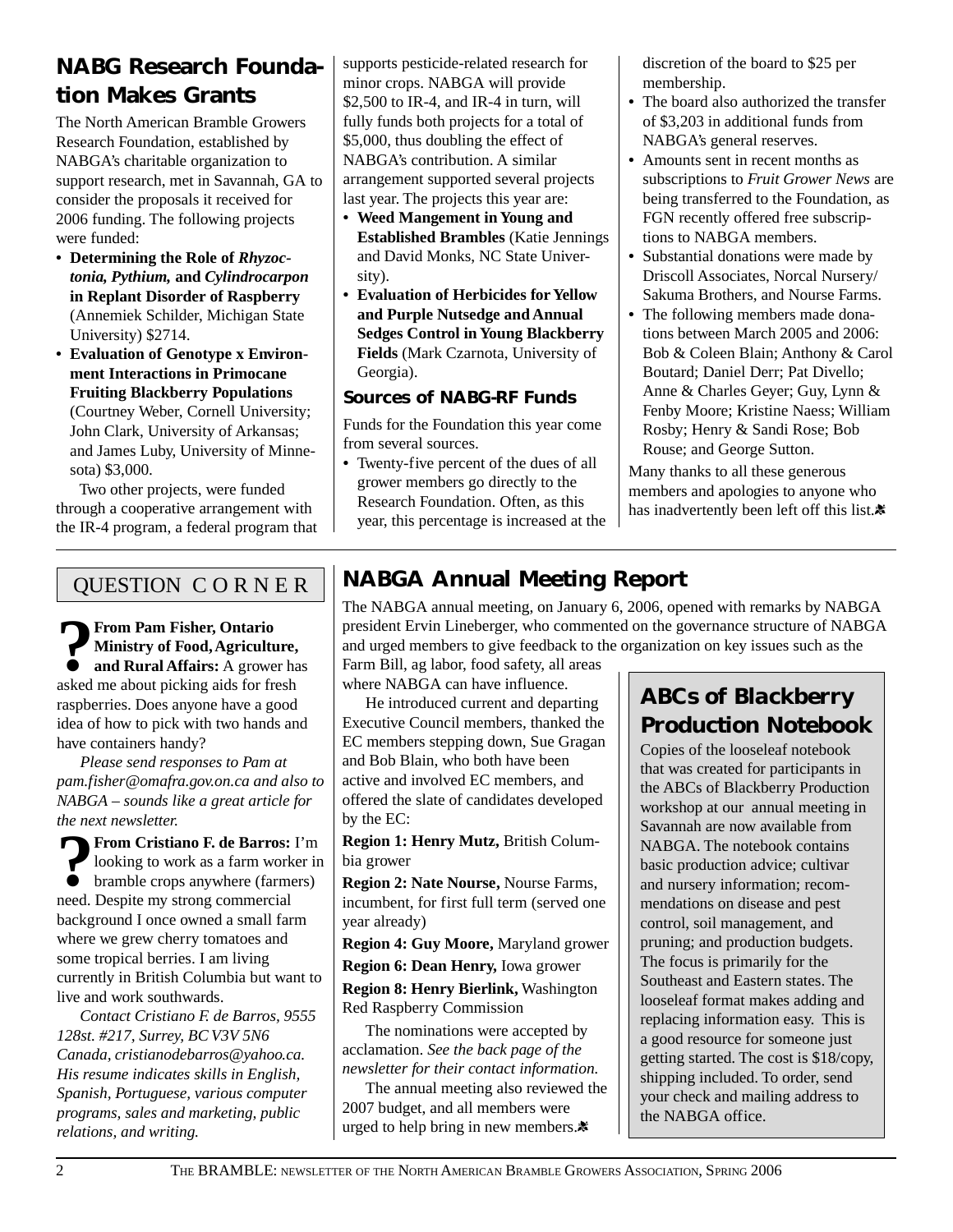# **NABGA Executive Council Report**

Meeting on Thursday, January 5, 2006 the NABGA Executive Council made a number of decisions and plans for the coming year. The Council:

**•** decided to work on revising and streamlining the bylaws of the NABG Research Foundation, and discussed ways to increase funding for bramble research.

**•** unanimously approved continuing with the same goals adopted last year (which are, briefly, to improve communication, promote bramble fruit to the public, and provide a unified voice for the bramble industry, building coalitions with other groups.) Considerable progress has been made on these; for example, with the newsletter and website and NABGA's participation in the National Berry Crops Initative and conference partnerships.

**•** decided to explore creating new types of membership for nurseries, organizations or associations, and consumers.

**•** approved a contining contract with Debby Wechsler as Executive Secretary.

**•** approved a slate of nominees for Executive Council.

**•** reviewed 2005 finances and adopted a budget for FY 2006 (see page 15).

**•** decided to hold our 2007 annual meeting in the Midwest, probably in cooperation with an existing meeting

**•** approved an increase in annual NABGA dues from \$75 to \$85, increased the acreage assessment cap from \$35 to \$100, and created an introductory rate for new members of \$50. The EC felt that this combination would help cover the increasing costs of doing business, but also make it easier for NABGA to grow. The introductory rate was initiated at the Syracuse regional meeting.

• discussed creating a health benefits brochure that members could hand out and set a goal of creating something by June 2006.

• approved a proposal from F*ruit Grower News* to provide free subscriptions to NABGA members, and approved transfer of any FGN subscription funds in hand or subsequently received to the Research Foundation.

# *Briefly Speaking...*

### **"Potentially…..Two Shots in the Foot"**

Americans are being asked to consume more fruit and vegetables in their diet. Health and nutrition organizations, experts, and government agencies all agree that a move in that direction is needed. To accomplish that goal, however, fruit and vegetable supplies must be plentiful and affordable. Everyone agrees on that also. The challenge to participate in this effort that will improve our society is welcomed by the industry, especially berry crops. But, there are some obstacles being placed on the industry that, like a shot in the foot, will hobble our progress.

### **Shot one… at the border**

Immigration reform being considered by Congress could starve the fruit and vegetable industry of its essential labor supply. On one side of the issue is border security, with proponents wanting "enforcement-only" legislation. This position does not account for the large number of undocumented workers who are already in this country and working. Passage of enforcement-only legislation without a "guest worker" component would present a major shock to the economy, make criminals out of growers and workers, take our country in the direction of a closed society, and further make consumers dependent on imported food. Legislation that would contain a sensible guest worker program **with improved border security** would be a positive approach to the issue.

### **Shot two…at Beltsville, Maryland**

Another issue with potentially negative impact on our industry is the planned closing of the Agricultural Research Service's Beltsville Fruit Lab. At the request of President Bush to trim the '07 Budget, USDA budget makers are proposing this termination. Fruit breeding and other research at the lab have been at the forefront for nationwide improvements in berry crops. So, why does the USDA plan to hobble the progress of the berry industry by cutting off this valuable resource while another branch of the USDA is leading the effort for better nutrition in the diet of everyone? Surely there is a better money-saving alternative.

Your NABGA Executive Council has taken a position on both of these issues and is working to represent brambles on these national issues. We ask that everyone in the bramble industry learn more about these issues and respond with supporting actions and your own voice and letters.

*—Ervin Lineberger, NABGA President*

• discussed the possibility of changing NABGA's name to something less confusing, such as the North American Raspberry and Blackberry Association,

but no action was taken. The EC would like to get more of a sense of how members feel about this (see box below).素

# **A** *Bramble by Any Other Name***?**

Many of us find that the general public is very confused by the word "bramble" and the name of our association. If the word brings to anything to mind, it may be objectionable thorns, not delicious fruit.

The NABGA Executive Council is considering the possibility of changing the name of our organization to remove this confusion and help our consumer education efforts. How do you feel about a name change? What do you think of changing our name to the North American Raspberry and Blackberry Association? Do you have a sugestion for a different name? Let your regional representative know, or contact the NABGA office.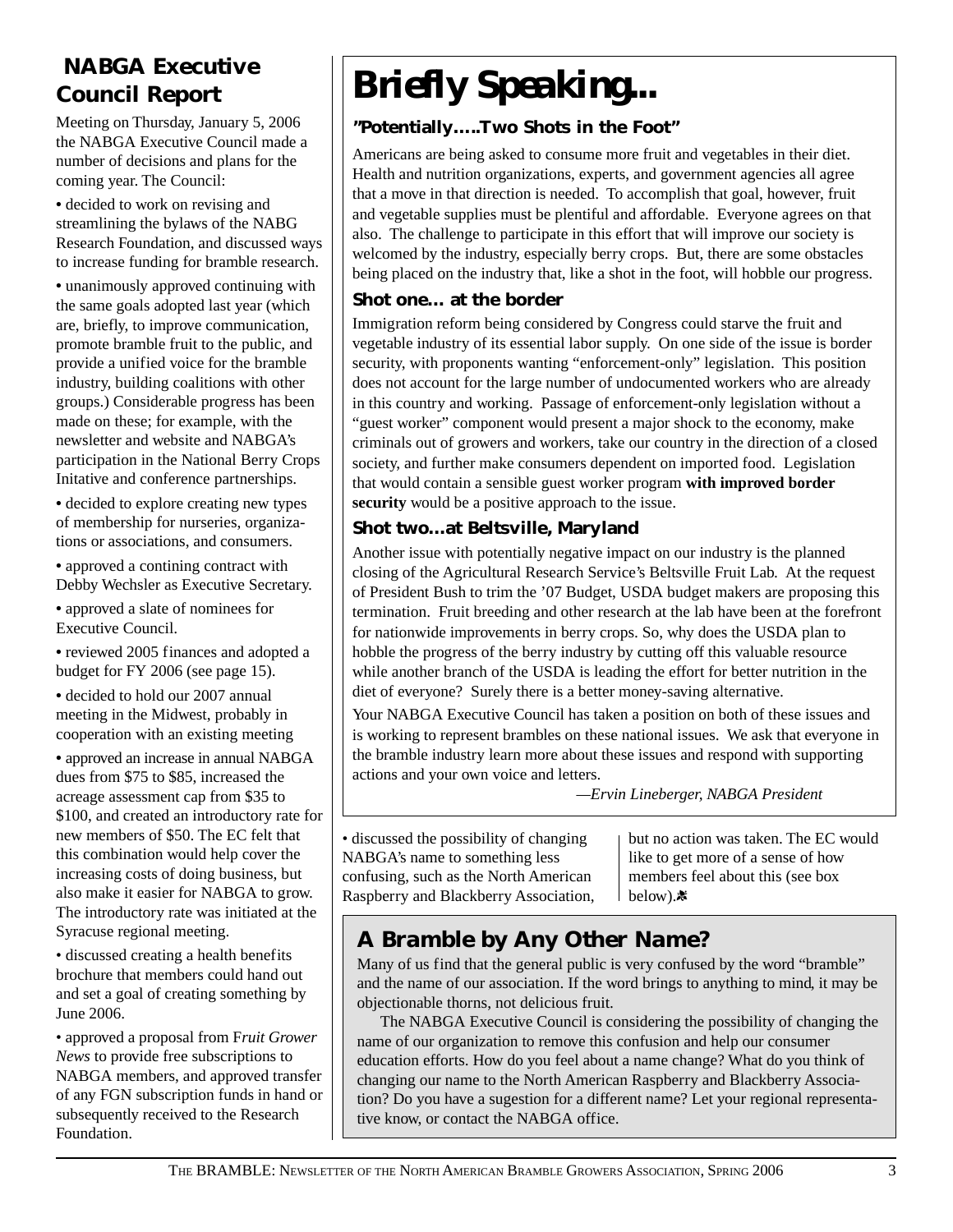

# **Speak Out on Immigration Reform**

The Senate is considering this issue as we go to press,so the time to speak out is *now*. Personal letters, calls to your senators, and faxes are especially effective. Your letter or fax does not need to be formal; it is just fine to tell your own experiences and use your own words.

The National Council of Agricultural Employers has a lot of information on its website,

**www.ncaeonline.org/**, including contact information for all Senators and Representatives – all you have to do is type in your zip code. A letter can be emailed dirctly from the site. This letter is also a good source of information and wording.

## **NABGA RESOLUTION CONCERNING AGRICULTURAL GUEST WORKER POLICIES**

Whereas the bramble growers all across the country produce a valuable and nutritious crop of raspberries, blackberries, Marionberries, and related fruits,

And whereas many commercial bramble growers rely upon immigrant workers to harvest their crop, and many depend upon the H2A guest worker program to provide their workers,

And whereas bramble growers often hire the same skilled, hardworking families year after year and would far prefer to have legal workers than illegal workers,

And whereas many undocumented workers are making significant contributions to rural communities despite very difficult conditions,

And whereas farmers should not be criminalized if after hiring workers in good faith and performing appropriate status checks these workers turn out to be illegal immigrants,

And whereas, reducing the supply of available labor will make it extremely difficult for seasonal employers such as bramble producers to compete with yearround employers such as the landscape, construction, and hospitality industries,

And whereas, closing the borders to migrant workers absent a sensible guest worker program will create extreme hardship for bramble producers, drive production overseas, and help put farms out of business,

Be it resolved on this day, March 17, 2006, by the Executive Council of the North American Bramble Growers Association, that Congress should

- include a sensible guest worker program in any immigration reform legislation
- recognize the value of the existing undocumented workers and provide for an orderly transition to legal status, and
- ensure that the labor needs of agriculture are met in both the short and long term.

# **Budget Cuts Threaten Beltsville Fruit Lab**

*The proposed FY 2007 Federal budget announced on February 6 by President Bush proposes to eliminate the Agricultural Research Service (ARS) Beltsville, MD Fruit Lab. NABGA has signed on to the following letter, sent to all members of the Senate and House Ag Appropriations subcommittees. We encourage NABGA members to contact their Senators and Representatives, especially those in the districts of these subcommittee members (see side bar) right away.*

March 14, 2006

Dear Senator:

We are writing in strong opposition to the President's FY 07 Budget, which proposes to eliminate the Agricultural

Research Service (ARS) Beltsville Fruit and Phytonutrients Laboratories and to share with you the significant impact this action would have on thousands of our farmer members. Through our seven associations, we represent the American farmers who grow strawberries, blueberries, cranberries, and brambles in the states largely east of the Mississippi, plus the North Central and Northwestern parts of our country.

Virtually all of our nation's berry crop production has developed over more than a century as a direct result of these USDA breeding programs. The future success and sustainability of our fruit industries depend on our ability to produce crops with greater efficiency while reducing chemical inputs. Toward this end, the USDA ARS fruit programs

are vital to the continued development of cultivars with resistance to newly emerging diseases and insect pests and have been essential as many pesticide alternatives have been eliminated in recent years.

The impact of the ARS Fruit Laboratory is evidenced by the extensive utilization of cultivars it has developed for our crop species which includes 77 strawberry, 24 bramble (raspberry/ blackberry), 93 blueberry plus the widely-grown cranberry cultivar 'Stevens'. A critical element for the program's success is the location (soils/ climate) of this breeding and selection process in Beltsville, MD, Chatsworth, NJ and other eastern sites where varieties and germplasm of these temperate crop species are subject to high seasonal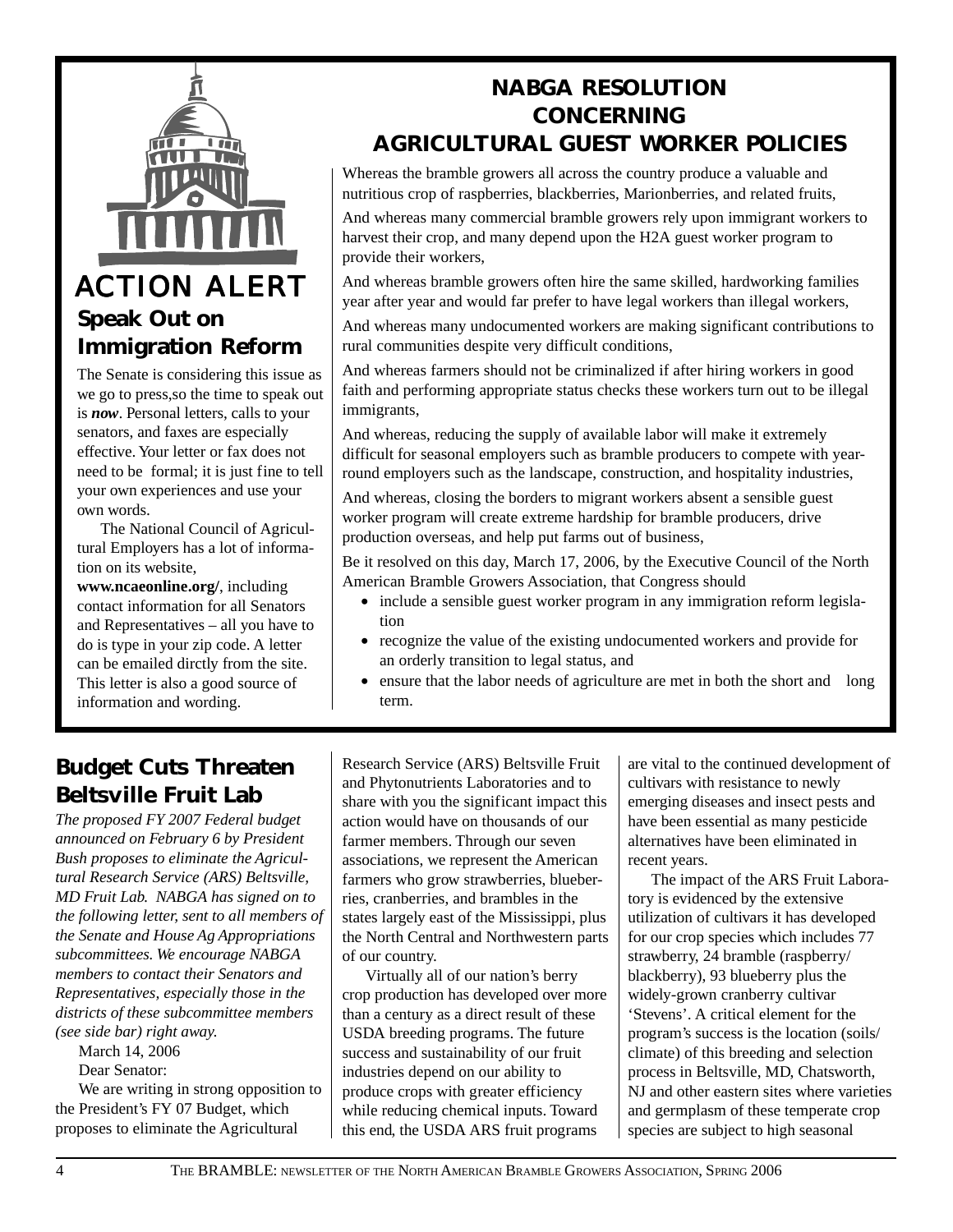variation and high disease pressure, endemic to these field evaluation sites. It is noteworthy that the varieties developed from this program are grown coast to coast and have provided breeding materials for numerous state Agricultural Experiment Stations, the USDA-ARS National Clonal Repository, and private industry including Driscolls.

The major focus of both the blueberry and strawberry breeding programs is the identification of disease resistance and the development of disease resistant germplasm and cultivars for the major diseases that threaten these industries in order to minimize the necessity for chemical inputs for disease control. Because of this program these industries have thrived and are sustained by the hardy, disease- and insect-resistant cultivars that have and continue to be developed. Moreover, resistance is the best strategy for minimizing potential impacts to the environment and to food safety.

In the past decade, blueberries, raspberries, strawberries, and cranberries have become recognized for the benefits they can provide to human health. All of these crops are rich sources of antioxidants. Other health benefits encompass anti-atherosclerotic, anti-carcinogenic, anti-inflammatory, and antibacterial activities. Blueberries and cranberries have been shown to have activities against age-related neurodegenerative disorders. As the significance of the human health benefits resulting from these fruit crops continue to come to light, the importance of the research performed by the USDA-ARS Fruit Laboratory is further underscored.

Nearly every citizen of the United States has enjoyed the fruits of these programs. Breeding successful varieties of long-lived asexually propagated perennials requires decades of sustained effort. The process is expensive and not suited for commercialization due to time involved, the very low average farm size, and the diversity of our fruit industries. The varieties that have sustained the domestic fruit industries over the last century are a result of the continuity of this program by dedicated breeders and scientists. The highbush blueberry industry is directly attributable to Dr.

Frederick Coville, a USDA Beltsville scientist who initiated the domestication of the native American blueberry in 1902. The continued development of cultivars and research is vital for the future of the blueberry (\$359 million annual farm-gate value), strawberry (\$1.4 billion), cranberry (\$212 million), and raspberry (\$228 million) industries.

In conclusion, we ask for your assistance in restoring funding for this vital USDA research program and ask that you carefully consider the direct and indirect impacts of the proposed closure on the thousands of small fruit producers as well as millions of Americans who also benefit from the ongoing research efforts at the Beltsville facility. *Signed by:*

*American Cranberry Growers Assoc. Cape Cod Cranberry Growers Assoc. Cranberry Institute North American Blueberry Council North American Strawberry Growers Assoc. North American Bramble Growers Assoc. Wisconsin State Cranberry Growers Assoc.*

# **And from the Pacific Northwest...**

*The budget also includes other cuts as these excerpts from a letter by Dr. Bob Martin, USDA-ARS, Corvallis, OR, explain:* ...Anticipated are huge cuts in agricultural programs, including in-house research (USDA-ARS) and funding sources relied upon by our Land Grant partners at Washington State, Oregon State and University of Idaho as well as at other universities. The proposed cuts and redirections for the Agricultural Research Service approach 20% of the agency's annual budget and for our unit the cuts are greater than 25%.

Locally, the President's proposed budget will affect all research programs of the Horticultural Crops Research Laboratory (Corvallis, OR; Prosser, WA; and Parma, ID) plus the competitive grants program under the Northwest Center for Small Fruits Research, the Northwest Plant Improvement Initiative, and numerous Specific Cooperative Agreements between USDA-ARS and our collaborators at Washington State University, Oregon State University, and the University of Idaho...Scientists at

WSU, OSU, and U of I will suffer directly in that many rely significantly on funding from the grant programs associated with the Northwest Center for Small Fruits Research, and various Specific Cooperative Agreements that also are included in the cuts. The President's total proposed reduction in Small Fruit and Grape research in the Pacific Northwest exceeds \$2M...The President's budget consistently has reduced funds for agricultural research each year since about 1996, but concern is heightened because the extent and magnitude of proposed cuts are so large that important domestic programs may not be reinstated by Congressional committees during their budget deliberations. $*$ 

### **Ag Appropriations Subcommittees**

**House**

Henry Bonilla (TX), Chairman, Ag Appropriations Subcommittee Rosa DeLauro (CT), Ranking Member Jack Kinston (GA) Tom Latham (I(A) Jo Ann Emerson (MO) Virgil Goode, Jr. (VA) Ray LaHood (IL) John Doolittle (CA) Rodney Alexander (LA) Maurice Hinchey (NY) Sam Farr (CA) Allen Boyd (FL) Marcy Kaptur (OH)

#### **Senate**

Robert Bennett (UT), Chairman,Ag Appropriations Subcommittee Thad Cochran (MS), Chairman, Senate Appropriations Committee Arlen Specter (PA) Kit Bond (MO) Mitch McConnell (KY) Conrad Burns (MT) Larry Craig (ID) Sam Brownback (KS) Herbert Kohl (WI), Ranking Member Tom Harkin (IA) Bryon Dorgan (ND) Dianne Feinstein (CA) Dick Durban (IL) Tim Johnson (SD) Mary Landrieu (LA)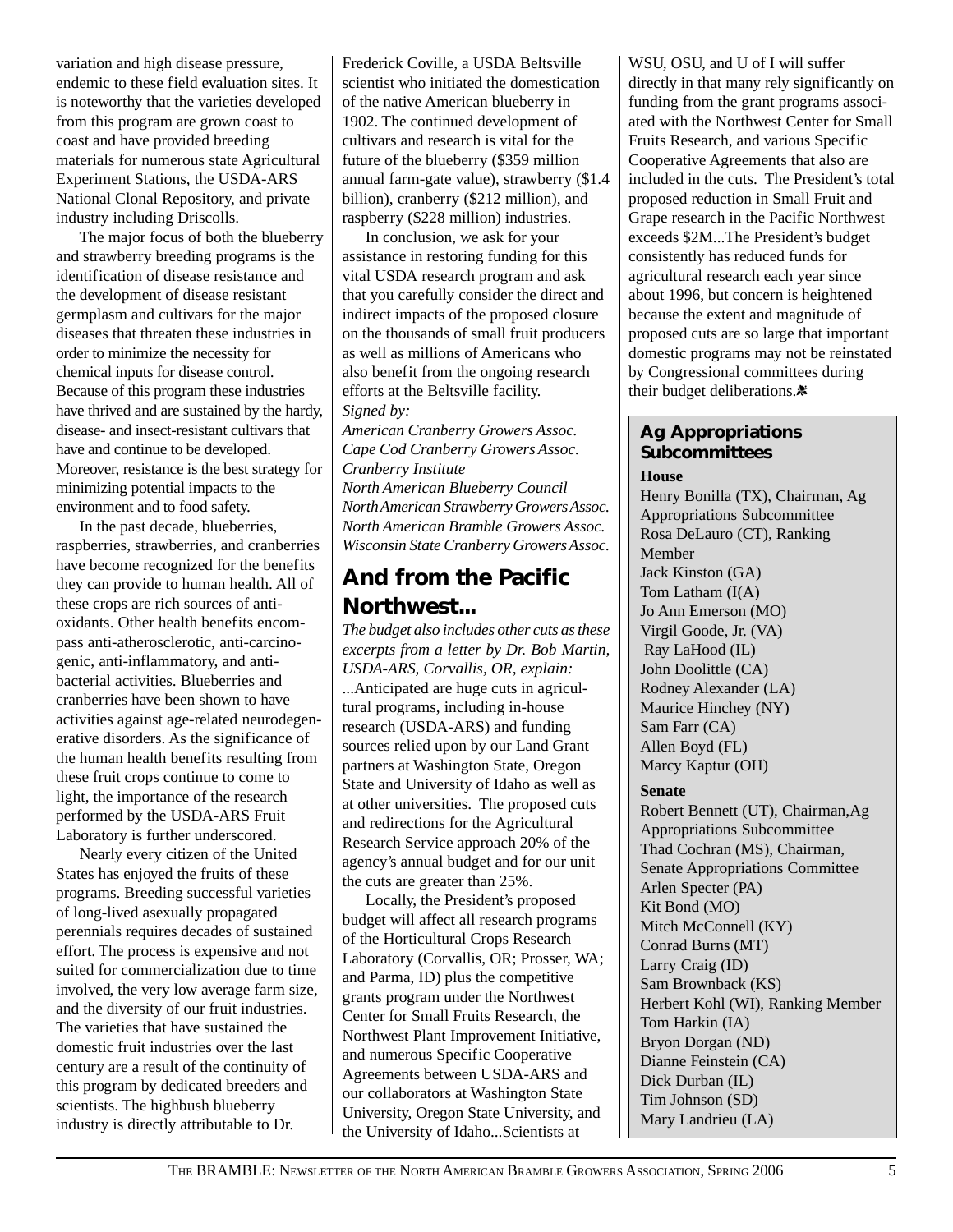# **Environmental Conditions Affect Size, Yield, and Taste**

#### *By Nate Nourse, Nourse Farms*

Conversations with growers this winter had two distinct themes: flavor and production. We believe these issues could be associated with environmental conditions the plants were subjected to before, during, and after harvest. We can further distinguish these conditions by those we can and cannot control and the cultural practices growers can perform to relieve or limit the damage.

The majority of the time, flavor is affected by too much or not enough water and/or sunlight. Most growers recognize that flavor can be washed out by too much rain or irrigation, but many have recently learned that inadequate moisture and/or sunlight will reduce flavor. This issue is more noticeable in higher producing varieties that require more water. Examples include Darselect strawberry and Caroline raspberry, which are larger and juicier if they receive adequate moisture.

This leads us to production issues. Before and during flower bud development, both overall plant health and adequate moisture are key components. After harvest is an important time to provide timely and adequate moisture. Also, disease and insect control to maintain highly efficient foliage is very important and supported by research. The combination of these conditions will greatly influence flower bud production and subsequently fruit production the following season.

Another factor that can influence both flavor and production is herbicide use. Growers are highly concerned about controlling weeds with the lowest labor cost, but how is herbicide usage affecting plant health? Plants are affected in many ways. First, through a general decline in vigor, due to damage to leaf tissue. Second, by changing metabolic activity because of damage to the roots. We must also consider that microorganisms are negatively impacted. And finally, through the inhibition of root and runner development. These negative influences happen



*This list was developed by Dr. Gina Fernandez, Small Fruit Specialist at NC State University and reviewed by Dr. Marvin Pritts at Cornell. Chores and timing may be somewhat different in your area or for your cropping system.*

### *Plant growth and development*

❑Plants deacclimate quickly

- ❑Bud differentiation (additional flowers formed)
- ❑Bud break
- ❑Flowering
- ❑Primocane emergence

#### *Pruning and trellising*

- ❑Finish pruning and make sure all floricanes are tied to the trellis before budbreak.
- ❑Rotate shift trellises to horizontal position before budbreak; rotate to upright position immediately after flowering.

#### *Weeds*

- ❑Weed growth can be very vigorous at the same time as the bramble crop peaks. Don't let weeds get out of control.
- ❑Weed control is best done earlier in the season before harvest commences.
- ❑Hand-weed perennial weeds in and

to some degree with all herbicides, including those applied to other crops in years prior to planting.

In conclusion, both research and growers' results indicate that there are other environmental conditions that alone may seem insignificant, but together, make an impact. Is your pH too high or too low? Are imbalances of micronutrients affecting health and production? Is less ozone in the atmosphere letting through too much ultraviolet light, sun burning plants and fruit? These seemingly minor factors will affect certain varieties more so than others, especially our most productive ones. If you add in factors of too much or too little water, and the effects of other management practices, combined with unfavorable conditions, flavor and yield will be impacted.素

around plots.

### *Insect and disease scouting*

The period of time in the spring when the plant is flowering is the most important season for control of insects and diseases. Know what your pests are and how to control them.

### *Water management*

- ❑Bramble plants need about 1"-2" water/ week. This amount will be especially critical during harvest.
- ❑In the South onsider installing an overhead system for evaporative cooling. Turn on once or twice a day from 10 am to 3 pm for short periods of time (approx. 15 minutes) until mid afternoon.

#### *Nutrient management*

❑Apply second half of nutrients if doing split application.

### *Marketing and miscellaneous*

- ❑Service and clean coolers.
- ❑Make sure you have enough containers for fruit in the coming season.
- ❑Prepare advertising and signage for your stand.
- ❑Contact buyers to finalize orders.
- ❑Hire pickers.
- ❑Prepare signage for field orientation; it is easier to tell pickers where to go if rows are numbered.

*Reprinted from* Nourse Farms Newsletter, *Spring 2006.To subscribe or order a catalog, email info@noursefarms.com.*

### **Please Check Your Membership Directory Listing**

If you see any corrections or changes that need to be made, contact the NABGA office. (You'll note I've already found a few mistakes!) I will make the corrections in our records and the on-line directory, and send them out with new member listings in future newsletters. Do you have an email address but it is not listed? If you provide it, I will then be able to send you the Association's occasional email action alerts and reminders.

*—Debby Wechsler, Exec. Secretary*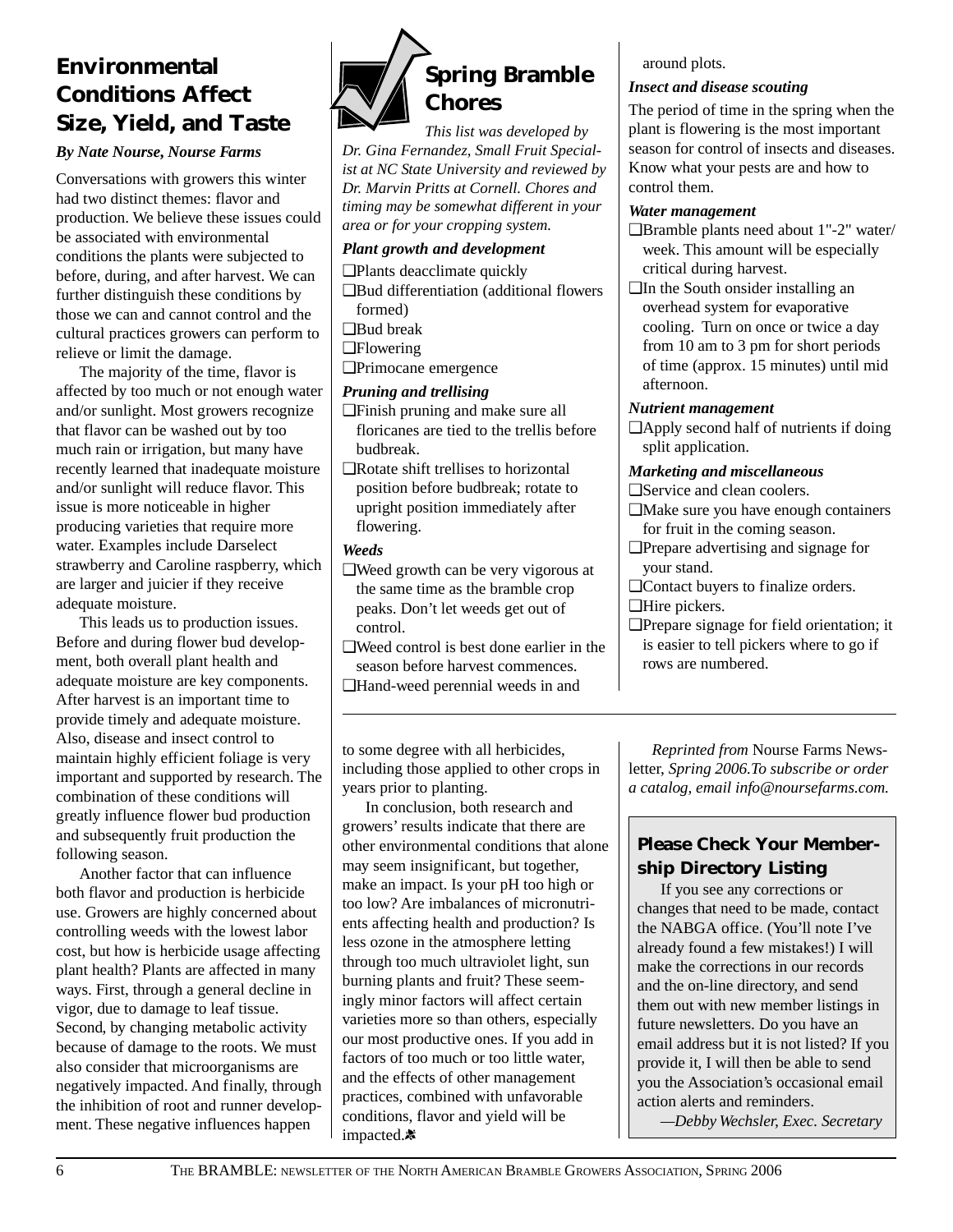# **Rediscovered Raspberry Holds Promise for Production in NC**

### *By Suzanne Stanard*

*Reprinted with permission from the Winter 2006 issue of* Perspectives*, the magazine of the College of Agriculture and Life Sciences, N.C. State University.* Some say the easiest way to find something is not to look for it. This was the case for Dr. Jim Ballington, professor of horticultural science and specialist in small fruit breeding, who serendipitously rediscovered the Mandarin raspberry, a variety that had vanished nearly 20 years before. Like unearthing an ancient family recipe or a stash of treasured old photos, finding the "lost" berry was like a homecoming for Ballington, who has headed the NC State University's small fruit breeding research program for more than 20 years.

He recently handed over the program's reins for bramble breeding to associate professor and small fruit specialist Dr. Gina Fernandez, who is



*Mandarin raspberries. Photo by Gina Fernandez.*

building on the strengths of Mandarin to re-propagate the variety and evaluate Mandarin hybrids developed by Ballington, as well as create new hybrids that could advance the production of raspberries in North Carolina.

Mandarin was released in 1955 by the NC State raspberry breeding program. The program dissolved soon after, and only a few Mandarin plants existed into the 1960s. The problem with the berry, Ballington says, is that it was susceptible to a disease that aggressively killed the

young shoots. At the time, he suspects, the researchers might not have known how to manage the disease, so they chose not to promote the raspberry, allowing it to slip into "almost" nonexistence.

Until one day in the late 1980s, when Ballington received a surprising phone call. "I found out that Mandarin still existed through Dr. Joe Brooks, former Extension small fruit specialist," Ballington says. "He told me that Ashe County Extension agent Chuck Gardner, who is now retired, still had plants of the variety."

It turns out that Gardner's sister-inlaw also had a few Mandarin stragglers nearby in Wake County. Ballington contacted her, obtained the plants, and immediately embarked on a mission to propagate Mandarin and also to explore possibilities for developing offspring of the variety that could be mass-produced in North Carolina.

Ballington and his team meristemmed the plant, placing tiny shoot tips into tissue culture. Typically, plants multiply very rapidly after successful meristemming.

*Continued on next page*



# World Famous Doyle's Thornless Blackberry Look what you can get from one plant

**Totally thornless and does not sucker Yields 10–20 gallons per plant! Proven producer since 1975! Grows from Alaska to Florida**

**ALL 50 states Just one Doyle Thornless Blackberry yields more than 30 ordinary plants! Large, Sweet, Juicy Berries—sooo good!**



**Adapts to patios and small yards a big plus**



**\$5.00 at the market or 50¢ from your backyard!**

THOMAS E. DOYLE (6/26/1900–1/13/01)

**No other blackberry compares to the Doyle! Great for commercial growers. Call or write for free literature.**

DOYLE'S THORNLESS BLACKBERRY INC. **1600 Bedford Road • Washington, IN 47501 Tom Doyle 812-254-2654 fax 812-254-2655**

**tomdoyle@fruitsandberries.com**

**www.fruitsandberries.com**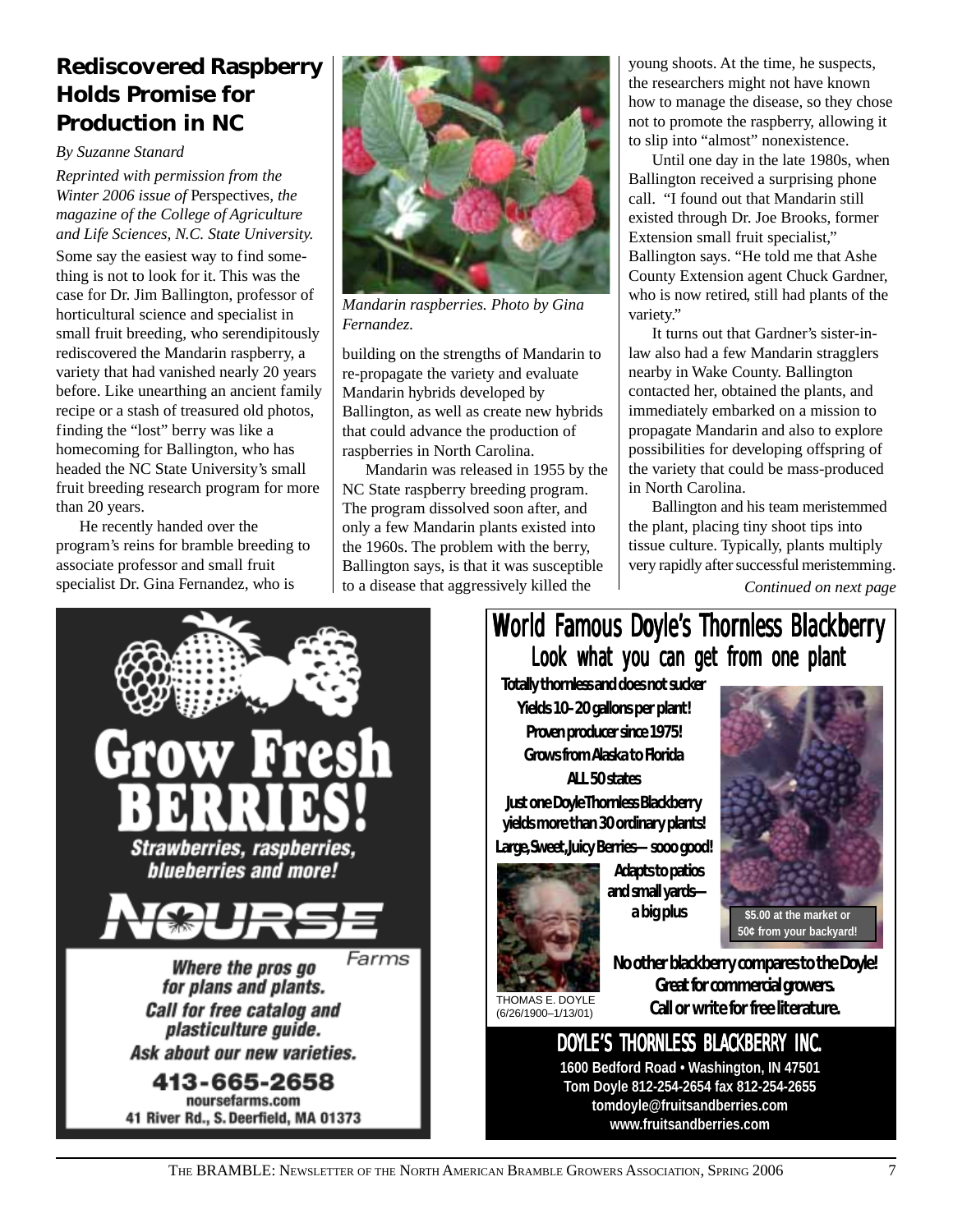# **Rediscovered Raspberry**

*Continued from previous page*

Ballington was successful in this first attempt, and soon after, delivered a number *in vitro* to a nursery in the Northeast.

"Our big problem was commercial propagation," Ballington says. "Since this nursery was in the business of making money and he didn't sell around 10,000 Mandarin plants every year, he soon got rid of them."

Ballington forged ahead. Dr. Turner Sutton, N.C. State professor of plant pathology, determined that the disease problem that had plagued the original Mandarin plants in the 1960s was a type of anthracnose *(Colletotrichum gloeosporoides)*, and simply spacing the plants a little farther apart allowed ample air movement and light through and around the plants to effectively manage the disease.

The Mandarin is a hardy, flavorful raspberry with outstanding tolerance to heat and humidity and resistance to variable temperatures during winter. This is especially significant considering that most raspberries can't survive North

Carolina's scorching summers, much less our typically fickle winter season, in which the temperature can dip from 60 degrees to 30 degrees in a day. Mandarin seems perfectly suited for production in North Carolina.

But there hasn't been much awareness of the Mandarin and its characteristics, and interest in commercial propagation has been weak, Ballington says. He and Fernandez hope to change this by getting tissue culture source-propagated plants into commercial channels in the near future, since producing plants by conventional means is slow.

Building on Mandarin's strengths, Ballington also crossed it with more modern types of raspberry to produce berries with larger size, higher yield and a longer production season. Fernandez, who is continuing these efforts, says, "Working with Mandarin has opened the door to a number of exciting possibilities."

*Dr. Fernandez would like to hear from nurseries interested in propagating and selling Mandarin plants. Contact her at gina\_fernandez@ncsu.edu or 919-513- 7416.*

### R E S O U R C E S

**"Berries and their Role in Human Health"** is a 100-page independent report, available from DeBoer Consulting. The report summarizes the health beneficial properties of berries and their chemical compounds. It discusses the potential health effects of berry products for numerous clinical conditions and how much of this basic science data is supported by clinical studies in humans. Current clinical trials, sponsored by the National Institute of Health, are summarized. The effects of berry processing and storage, the reasons for often very different compositions, as well as the potential use and benefits of processing waste are highlighted. The important differences between whole fruits or berries and purified chemical compounds and the awareness of the public with regards to the importance of fruit consumption is discussed. The price is Can\$95 as a PDF file, or Can\$110 printed (including shipping).For more information visit

www.deboerconsulting.com/reports.html.



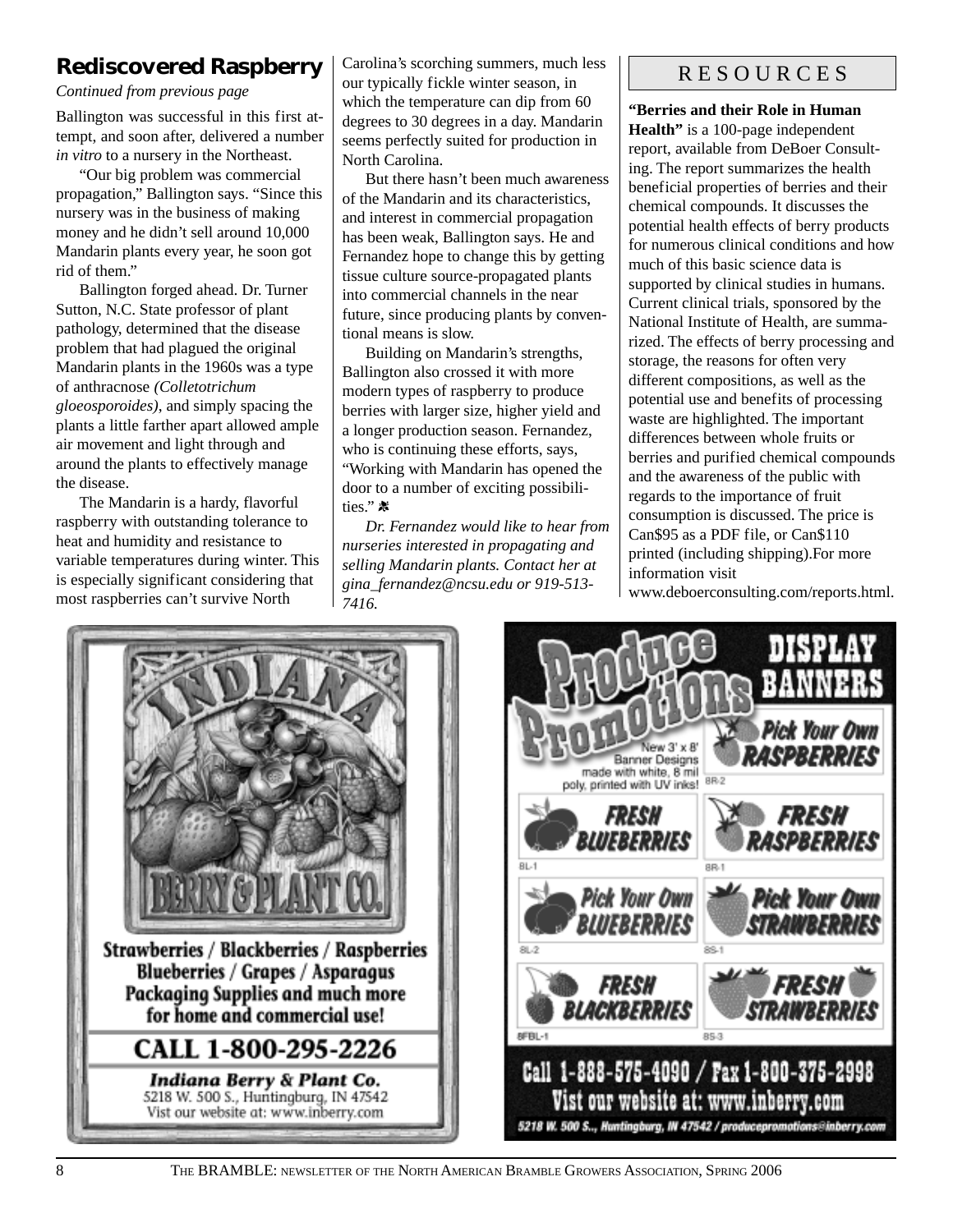# **The Ninth International** *Rubus* **and** *Ribes* **Symposium, Pucon Chile**

### *By Tom Walters*

Researchers, extension agents, and growers from around the world convened in Chile this past Nov. 30-Dec 7. We enjoyed an excellent tour of the berry fields in Chile followed by a top-notch scientific symposium.

Chile is a very long (18 degrees south to 56 degrees south) and narrow (about a hundred miles wide) country. The country's climates include the world's driest desert, rainforests, the icefields of Patagonia, and everything in between. Our tour took us through the berry producing regions of the country, which range from Los Andes at 33 degrees south to Osorno, at approximately 42 degrees south. We spent four fascinating days visiting farms in the region. There just isn't enough space here to tell everything, but here are a few highlights.

The pre-symposium tour began in Chile's capital of Santiago, a modern, bustling city that is home to about a third of Chile's 15 million people. We jet-lagged

and weary tourists were welcomed with warm Chilean hospitality and a good dinner. The next morning, we were ready and eager to see farms.

The region just north of Santiago is mild and pleasant, reminding me of Central California. There, we saw some beautiful blackberry and raspberry plantings for fresh market export. The blackberry varieties included 'Navajo' and 'Tupy'. We also saw 'Heritage' and proprietary raspberry varieties. Shade cloth was used extensively, as temperatures can climb and sunburn is a concern in this region. Interestingly, the growers usually left a gap between sections of shade cloth to improve air circulation. One of the growers also used a floral mesh to trellis primocanes; this method looked much simpler to erect than most of the trellis systems we use here in North America.

From this northern point, our tour



*Raspberry production north of Santiago. Note the shade cloth to prevent sunscald, and the clever use of a plastic mesh to hold primocanes erect.*

headed south and included visits to nurseries, farms and berry processing facilities throughout the berry growing regions of Chile. Although Chile is famous for exports of fresh fruit, approximately 70% of the raspberries grown in Chile are for processing. In contrast with the large, highly capitalized fresh market growing operations, the farms which grow the processing raspberries are many (an estimated 16,000 operations) and often very small (sometimes just an acre or two of berries). They face many challenges, including lack of access to a research and extension system, and no source of clean plants. It was humbling to realize what we take for granted! These small growers welcomed us graciously and generously nonetheless.

Some Chilean processing raspberry farms are big. We saw one 200-acre operation near Temuco which looked like it could've been airlifted from the Pacific Northwest. Same variety (Meeker), similar trellising and irrigation systems. The frost protection system in place made it clear, though, that we were nearing the edge of the best production region.

Organics are big in Chile, and we saw several organic operations. Many European and American organic certification boards certify producers in Chile. With a limited domestic population, Chilean berry growers have been exportoriented from the beginning. As such, they've come accustomed to third-party inspection and certification for organic production and for food safety. A recent trend is certification for meeting certain social issues, such as picker pay and contributions to social services. One of these, "Euro-Gap", is becoming popular in Europe, but I don't know of anything similar in the U.S. right now.

Following the end of the tour, the Symposium itself took

place over three days in Pucon, Chile. We had a great many excellent presentations and posters on breeding and genetics, physiology and production, pests and diseases, agronomy and postharvest quality and nutrition. I can't begin to do justice to the program, but here are some of my personal high points:

Chad Finn reported on a worldwide survey of newer raspberry cultivars and brought forth some of the most promising. Those of us in the mild Pacific Northwest are now growing 'Casacade Delight'(great root rot resistance), 'Coho' (outstanding quality for IQF processing), and 'Cowichan' (resistance to Raspberry Bushy Dwarf Virus). New releases from Harry Swartz's program include 'Alice', Debora', 'Jaclyn' and 'Georgia'. 'Octavia', a new release from East Malling Research, appears to be 5-9 days later than Tulameen. It certainly seems worth a look.

*Continued on next page*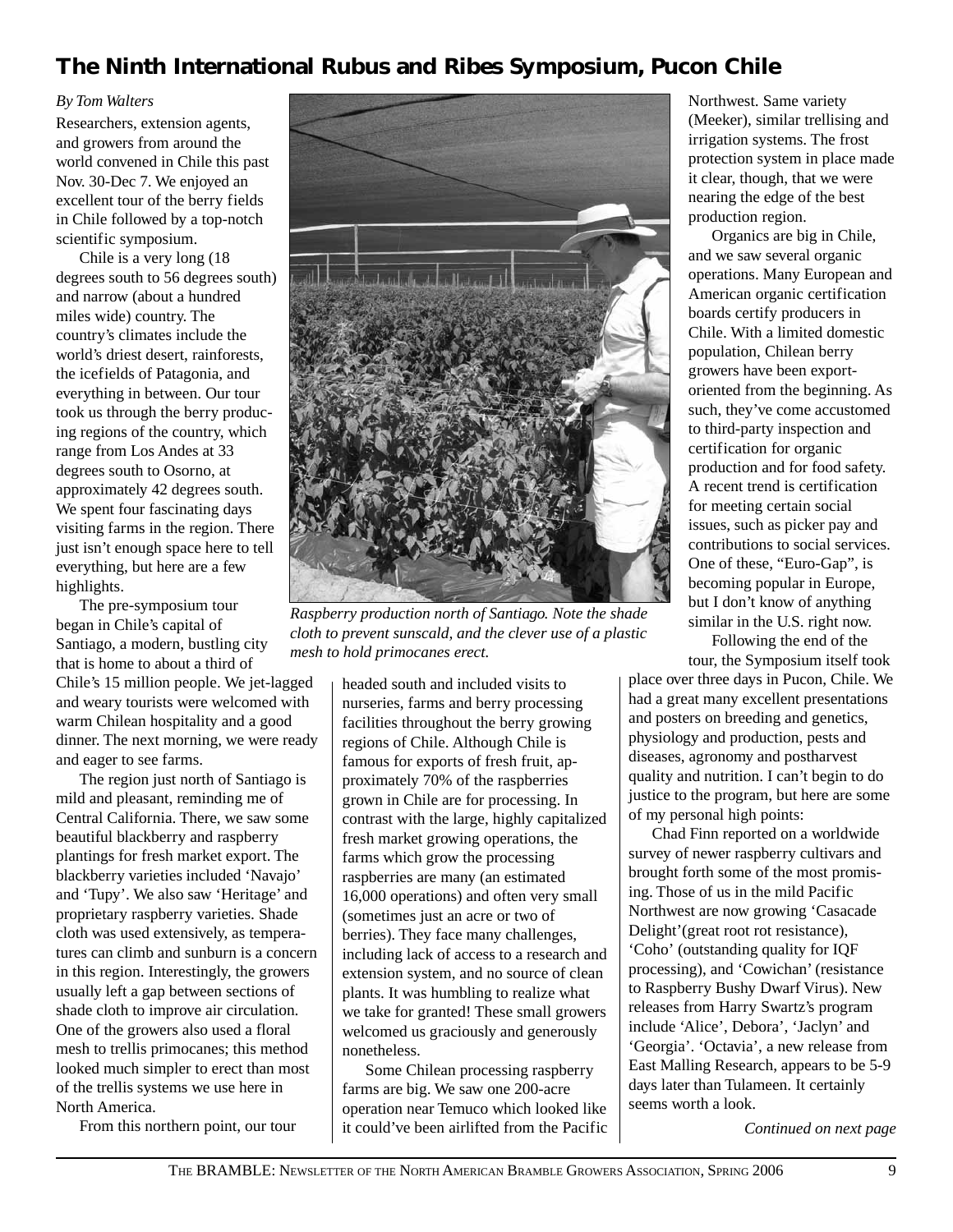# **Ninth** *Rubus* **and** *Ribes* **Symposium**

*Continued from preious page*

Dr. Jim Ballington spoke about breeding raspberries adapted to warm, humid climates with fluctuating winter temperatures. Talk about taking on a challenge! He has had some encouraging early results using *Rubus parvifolius*, as well as *R. innominatus* and the native *R. occidentalis*.

John Clark reported on new trends in blackberry breeding. The hottest new trend in blackberries is, of course, Dr. Clark's primocane-fruiting varieties. The first ones are on the market now; still to come are thornless versions with improved fruit quality. There is a need to improve sunscald tolerance and lowtemperature flowering ability in summerbearing types. There are also some recently released trailing blackberry types, as described by Chad Finn. 'Black Diamond' has been extensively planted. It has a season similar to that of 'Marion', machine harvests well, and has beautiful, jet-black fruit. It also appears to be a little more cold-tolerant than 'Marion'. ORUS 1843-3 combines the outstanding fruit flavor of *Rubus ursinus* with thornlesness and disease resistance of 'Waldo'.

Dr. Bernadine Strik spoke on worldwide production of blackberries. About 50% of the berry plants in production are semi-errect types, with about 25% each of erect types (Brazos, Tupy) and trailing types (Marion, Boysen). China is increasing acreage rapidly, with 1550 HA in production (a 70% increase in the last 10

years). Mexico has also increased rapidly, as Mexican growers in the Michoacan region have learned new production systems allowing them to produce fruit nearly year-round.

In a separate report, Dr. Strik also reported on management of primocane-fruiting blackberries. Primocane-tipping at 1 m height dramatically increased yields of both Prime-Jim and Prime-Jan. In fact, Prime-Jim just about had to be tipped to produce acceptable yields.

Adam Dale delivered an excellent address on physiological aspects of greenhouse raspberry production. He described a number of ways to increase yields in greenhouses, including letting primocane fruiters branch during long days, use of low-chill cultivars, and using vernalization to reduce time to flowering.

Pedro Oliveira gave an update on his extensive work in cutting back primocane-fruiting varieties to manipulate yields and harvest time. In Portugal, cane density of 16-24 canes/m of row was optimal. By pruning in the summer, fruit could be harvested in October, November and December. Pruning lower on the plant was more effective in delaying fruiting, but reduced yields. He pointed out that results depend upon variety and environmental conditions

Wayne Wilcox presented an exellent overview of that nemesis of raspberries, root rot. He found some evidence for

# **STRAWBERRY & RASPBERRY PLANTS**

**Blackberry Canes, Asparagus Crowns, Rhubarb &** Horseradish, Blueberry, Black Currant

**STRAWBERRY**  $R.R. #2$ Simcoe, Ontario Canada **N3Y 4K1** 

All plant material is grown under recognized Provincial or State Programs.

**CALL FOR FREE CATALOGUE** Phone: 1-519-426-3099 Fax: 1-519-426-2573 www.strawberrytyme.com



*Raspberries growing with frost protection near Temuco, Chile.*

biologicals control with GV41 Trichoderma and Gliotoxin. He also reminded us that the use of raided beds remains the single most effective cultural practice for management of root rot. Soil amendment with gypsum is effective, but use of calcitic lime is more questionable. *P. megasperma* and *rubi* are important in the south of Chile, but in the north of the country, other species cause root rot of raspberries. Courtney Weber reported on his development of marker assisted selection for resistance to root rot in red raspberries.

Chile has wonderful natural resources: a great range of climates, abundant water from the Andes and deep soil. These are important, but pale in comparison with Chile's incredible human resources: hardworking growers, a stable, democratic government dedicated to the rule of law, and industry leaders with clear goals and a determination to compete on the global market. The Chileans are here to stay.

*Tom Walters is Vice President of NABGA and works at the Northwest Washington Research and Extension Center.*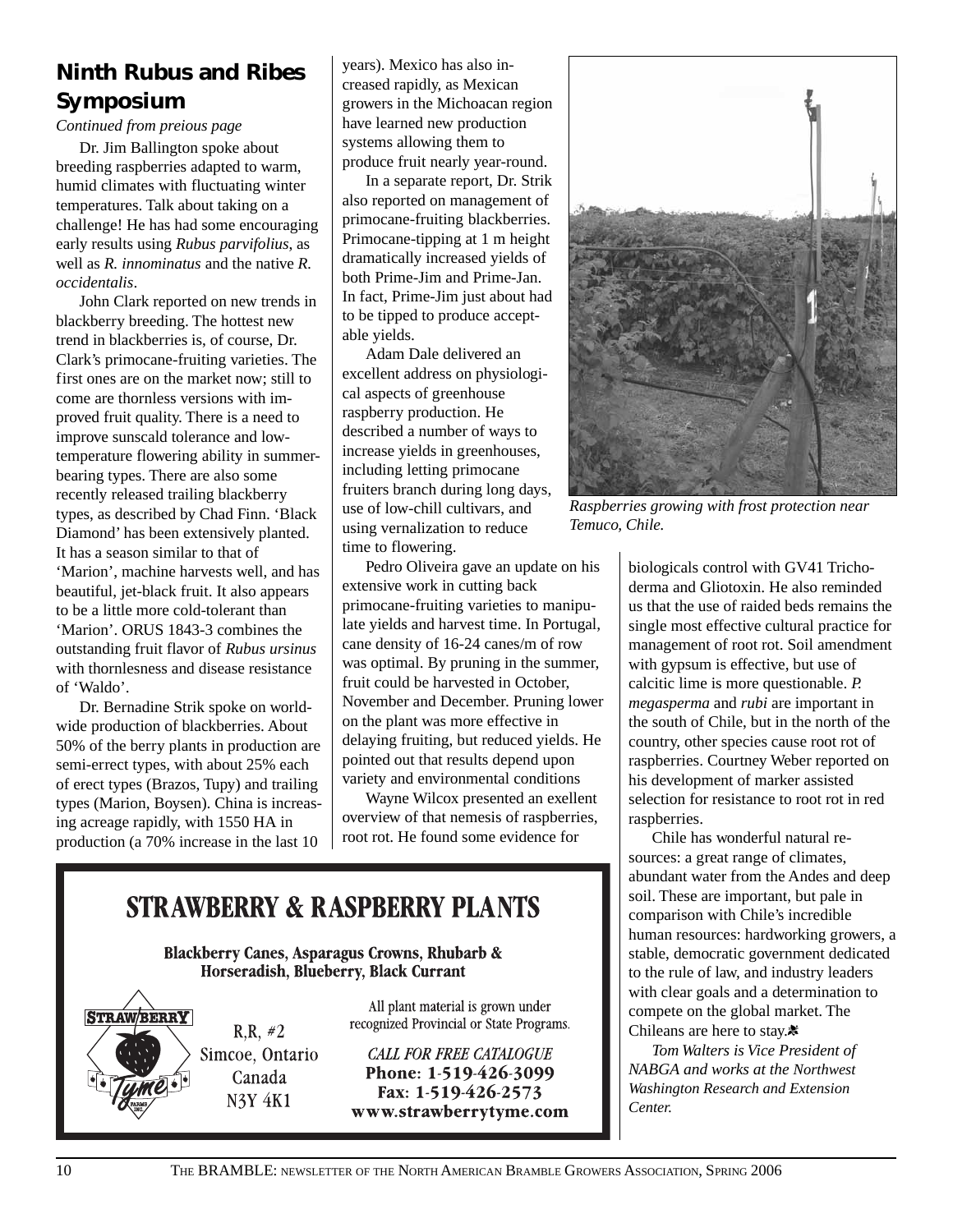# **Predicting the Flowering Time of Blackberries**

*Brent Black and Fumiomi Takeda, USDA-ARS, with cooperators Kimberly Lewers and James Frisby*

### **Background**

As temperatures increase in the spring, buds on temperate perennial plants lose cold hardiness and begin to grow. As a result, late winter temperature fluctuations can cause the plants to 'deharden' and then be damaged by cold temperatures. The maximum sensitivity to cold temperatures occurs at or near bloom, when temperatures only a few degrees below freezing will damage the sensitive flower pistils. The result of this damage is either no fruit, or fruit with only a few viable drupelets that develop into small, misshaped crumbly berries (Crandall 1995).

As part of a NABGA-funded project (Hokanson, 1998), a collection of blackberry and raspberry-blackberry hybrids was accumulated at the Henry A. Wallace Beltsville Agricultural Research Center. More than 120 genotypes were established in the field in 2000. From 2002 to 2004, these plants were monitored for date of first bloom to identify late-flowering genotypes for use in the breeding program. One objective of the breeding program is to developing lateflowering varieties that will be adapted to areas prone to late-spring frosts. Ideally, new varieties would bloom late and have

**The BRAMBLE** is a quarterly publication of the North American Bramble Growers Association (NABGA) and is a benefit of membership in the association. For sample copy, reprint permision, membership information, and advertising rates, contact NABGA

1138 Rock Rest Road Pittsboro, NC 27312 Phone: 919-542-3687 Fax: 919-542-4037 Email: nabga@mindspring.com the shortest possible time of fruit development. Spring conditions varied dramatically during the 2002, 2003 and 2004 seasons, where 2002 was an unusually cold wet spring and 2004 was unusually warm. These differences were reflected in the date of first bloom. First bloom date for many genotypes was as much as 20 days later in 2002 than in 2004 (Lewers and Black, unpublished). This dramatic seasonal variation in bloom date makes it difficult to compare genotypes.

### **Objectives**

1. Collect flowering dates and temperature data, and use these data to refine and validate a mathematical equation for predicting blackberry bloom date.

2. Make precise determinations of heat units required for flowering for two commercial varieties under controlledenvironment conditions.

3. Develop a user-friendly spreadsheet to be used by growers to predict bloom dates of commercial cultivars for their location.

### **Progress**

Objective 1: Data were collected on flowering and fruiting dates of 113 cultivars and selections at the Beltsville Agricultural Research Center. Corresponding weather data were obtained from a nearby automated weather station. These data, along with data for the previous three years have been given to a new cooperator, James Frisby at Utah State University (USU). As a graduate student and research technician, James Frisby worked with USU faculty to develop the mathematical models for predicting chilling requirements and bud break for peach. This 'Utah' model has been the standard for development of new chilling and heat unit models. Recently, the Utah chilling model was the basis for a chilling model developed for blackberries (Warmund and Krumme, 2005). James Frisby has agreed to use the blackberry data collected as part of this project to refine the growth model for blackberry, and is still in this process of model development

Objective 2: Dormant potted plants of The Bramble © NABGA 2006 **Continued on page 12 Continued on page 12 Continued on page 12** 

were grown in controlled environment growth chambers, and date of first bloom was recorded. Chambers were set at 10, 15, 20, 25, 30 and 35ºC (50, 59, 68, 77, 86 and 95ºF). This experiment was repeated twice, and data for these repeat experiments are currently being analyzed. This analysis will be used to further refine the heat unit model described under objective 1. One of the primary questions we plan to address with these data is the effects of warmer spring temperatures  $(>20^{\circ}C)$  on rate of bud and flower development.

Objective 3: Developing a userfriendly data base of current commercial cultivars will be completed after we have properly validated the mathematical model described in objective 1.

Other accomplishments: NABGA funding for this project resulted directly in ARS providing funding for the construction of three Conviron walk-in environmental chambers at the Appalachian Fruit Research Station, at the total cost of \$90,000. This will allow F. Takeda to continue this work.

Future work plan: The effect of environmental variables on plant growth will be determined with the Richards function (Richards, 1959). Mean relative growth rate during the first period of growth when the rate of increase in cane height (log) is constant will be calculated from the gradient of the fitted relationship (Causton et al., 1978). The accumulated degree days to flowering will be estimated from the reciprocal of the gradient of the relationship between effective temperature and the reciprocal of the time to flowering or fruiting, using the method of Pearson et al. (1993). This method assumes that above the optimum temperature the rate of plant development declines linearly at the same but negative rate to that at sub-optimal temperatures. The effect of photosynthetic photon flux density (PPFD, a measure of photosynthetic light levels) in combination with effective temperature will be calculated by multiple regression analysis. In all studies described here we will document the extent of variation that occurs in the timing of flower developmental events within individual plants,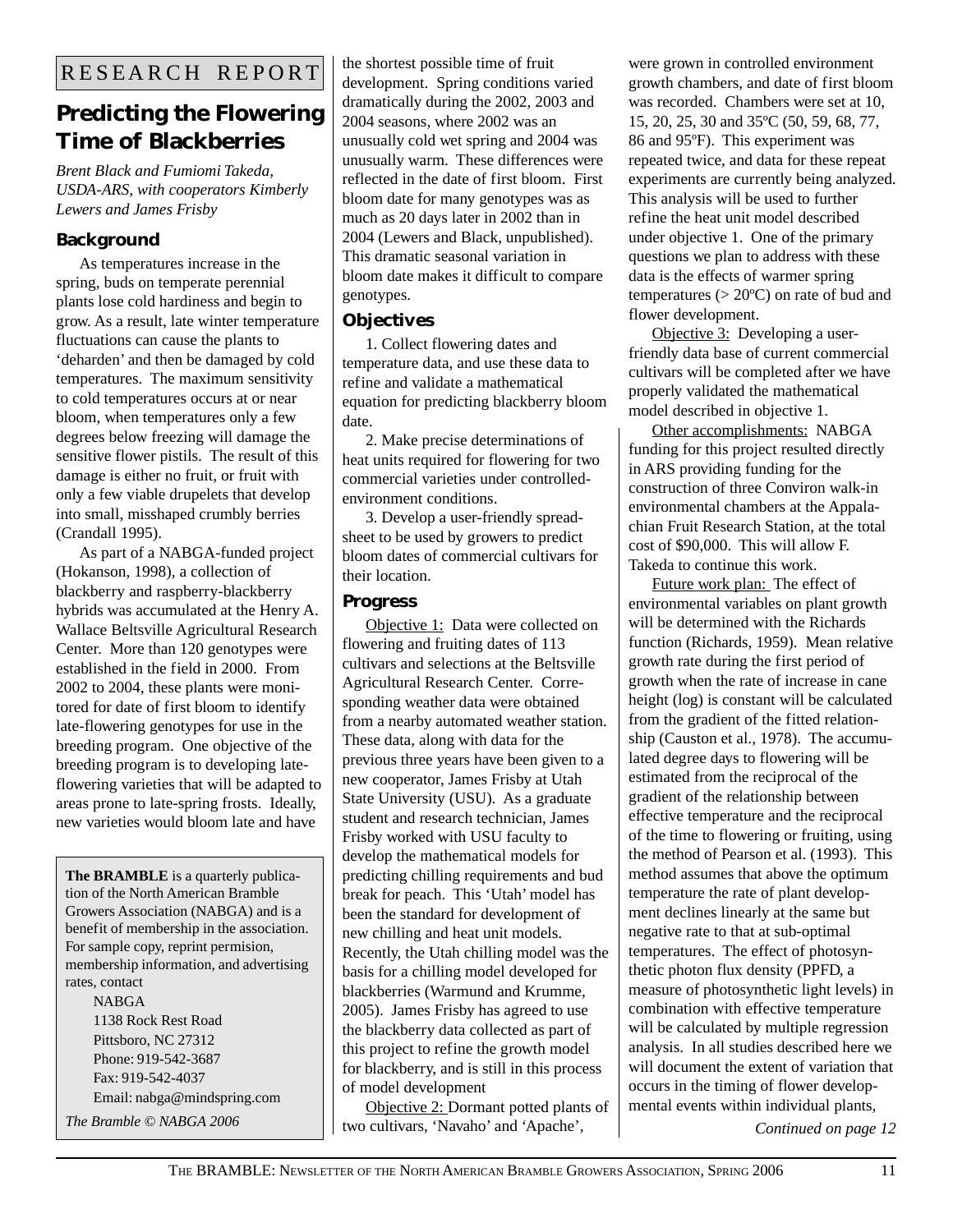# **Predicting the Flowering Time of Blackberries**

*Continued from previous page*

between two selections, and among years. Previous work on blackberry cultivars (Takeda, 1988; Takeda et al., 2002; 2003) have demonstrated that such variation exists, but little effort has been made to examine the extent of such variations and how much the variability in shoot emergence date and cane extension growth rate contributes to non-uniformity or differences in timing of floral developmental events.

Experiments will be performed to investigate whether cane management techniques can effect the time of floral bud initiation in APF-8, APF-12, and other advanced primocane-fruiting (PF) blackberry selections from Dr. John Clark's breeding program at the University of Arkansas. Field experiments will be set up in West Virginia to investigate the effects of management practices on flower bud formation and yield potential. Two trellis and cane training systems will be evaluated in which canes will be

trained to grow upright or horizontally. There will be four replications of eight plants in "I" trellis and rotating cross-arm (RCA, Takeda et al., 2003) trellis systems. We hypothesize that canes trained to grow in a horizontal orientation on the RCA trellis will have better light exposure than canes on an 'I' system and their reproductive development will be affected, thus time for bloom and fruit harvest may be modified.

### **References**

Causton, D.R., C.O. Ellias, and P. Hadley. 1978. Biometrical studies of plant growth. I. The Richards function and its application in analyzing the effects of temperature on leaf growth. Plant, Cell and Environ. 1:163-184.

Crandall, P.C. 1995. Bramble Production: The Management and Marketing of Raspberries and Blackberries. Haworth, Binghamton NY.

Hokanson, S.C. 1998. Development of a Blackberry breeding population with emphasis for thornlessness, cold hardiness, reduced acids, and potential early sugar accumulation. Proposal to the North American Bramble Growers Association.

Pearson, S., P. Hadley, and A.E. Wheldon. 1003. A reanalysis of the effects of temperature and irradiance on time to flowering in

chrysanthemum (Dendranthema grandiflora). J. Hort. Sci. 68:89-97. Richards, F.J. 1959. A flexible

growth function for empirical use. J. Expt. Bot. 10:290-300.

Takeda, F. 1988. Some factors associated with fruit maturity range in cultivars of the semi-erect, tetraploid thornless blackberries. HortScience. 22:405-408.

Takeda, F., A. K. Hummell, and D. L. Peterson. 2003. Primocane growth in 'Chester Thornless' blackberry trained to the rotatable cross-arm trellis. HortScience 38:373-376.

Takeda, F., B.C. Strik, D. Peacock, and J.R. Clark. 2002. Cultivar differences and the effect of winter temperature on flower bud development in blackberry. J. Amer. Soc. Hort. Sci. 127:495-501.

Takeda, F., B.C. Strik, D. Peacock, J.R. Clark. 2003. Patterns of floral bud development in canes of erect and trailing blackberries. J. Amer. Soc. Hort. Sci. 128:3-7.

Warmund, M.R. and J. Krumme. 2005. A Chilling Model to Estimate Rest Completion of Erect Blackberries. HortScience 40:1259-1262.

#### **Contacts**

Brent Black, Extension Fruit Specialist, Utah State University, Logan, UT 84322-4820. blackb@ext.usu.edu. Previous address: USDA-ARS Fruit Laboratory, 10300 Baltimore Ave., Beltsville, MD 20705.

Fumiomi Takeda, USDA-ARS Appalachian Fruit Research Station, 2217 Wiltshire Rd., Kearneysville, WV 25430, ftakeda@afrs.ars.usda.gov

Kim Lewers, USDA-ARS Fruit Laboratory, 10300 Baltimore Ave., Beltsville, MD 20705, lewersk@ba.ars.usda.gov

James Frisby, Plants, Soils and Biometeorololgy Dept. Utah State University, Logan, UT 84322-4820.

# **Small Fruit Consortium Funds Bramble Research**

The Southern Region Small Fruit Consortium, made up of the land grant universities of North Carolina, South Carolina, Georgia, Tennessee, and Virginia, has recently made a number grants to bramble-related projects. The grants were:

- Raspberry Breeding for the Southern Region, Fernandez, Ballington, Pesic-VanEsbroeck, Sosinski, NC, \$5,000.
- Antifeedants, Repellants, and Organic Controls for Tarnished Plant Bug and Japanese Beetle on Caneberries, Pfeiffer, VA, \$5,000.
- Enhancement of Bramble Production in the Southeastern U.S. through Micropropagation, Virus-Indexing, and Field Evaluation for Trueness-to-Type, Pesic-VanEsbroeck, Ballington, \$5,000.
- Evaluation of Herbicides for Yellow and Purple Nutsedge (Cyperus esculentus and C. rotundus) and Annual Sedge (Cyperus spp.) Control in Young Blackberry Fields, Czarnota, GA, \$2,000.
- Evaluating Protected Culture for Season Extension of Small Fruits, Pattison, Wolf, VA, \$5,000.

# **We Sell Micropropagated, Certified/Virus-Indexed Blackberry Plants**

*All Greenhouse Grown*

### **Varieties**

**Apache\* thornless Arapaho\* thornless Chickasaw\* Choctaw Chester thornless Kiowa\* Navaho\* thornless Ouachita\* Shawnee Triple Crown thornless** \* Patented



# Jones Farms

**7094 Honeysuckle Lane, Bailey, NC 27807 252-235-3248 home 252-399-9844 mobile email: jonesfarmsnc@aol.com**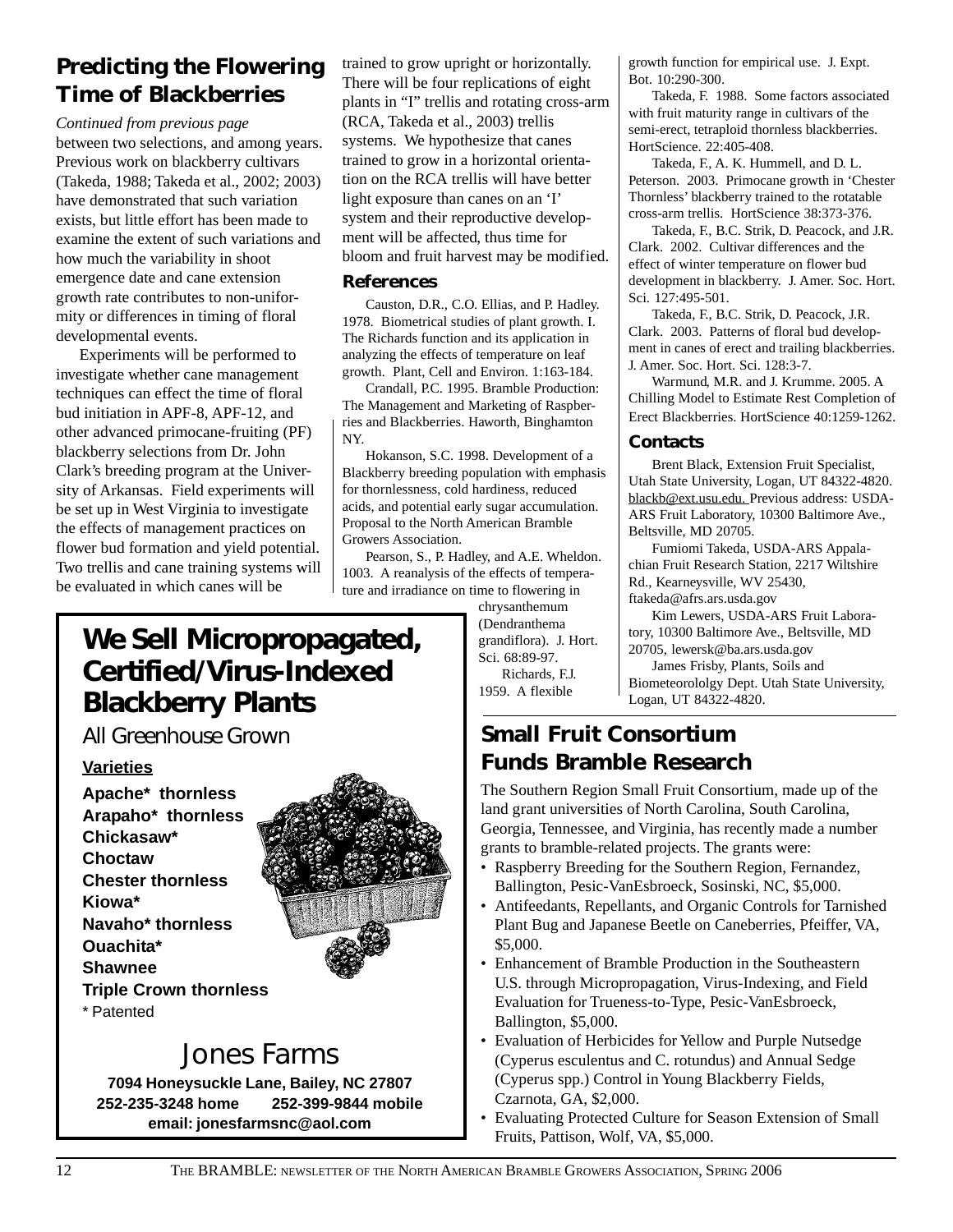# **New Pacific Northwest Blackberry Varieties**

The USDA-ARS breeding program in Corvallis, Oregon, has recently released five new blackberry varieties in cooperation with the Oregon State University Agricultural Experiment Station and the Washington State University Agricultural Research Center.

According to breeder Chad Finn, the varieties are unlikely to be suited to other parts of the country, but other bramble breeders, such as Dr. Gina Fernandez at NCSU are taking a look at them.

### **New Thornless Processing Blackberry Cultivars**

#### **Black Diamond**

- Thornless, machine harvest
- Kotata x NZ 8610L-163
- Selected in Oregon in 1996
- Similar appearance to 'Marion'
- Productive
- Larger and much firmer than 'Marion'
- Good flavor and fruit quality
- V. favorable response in grower trials.
- #1 for blackberry sales in 2004-200

### **Black Pearl**

- ORUS 1117-11 x ORUS 728-3
- Thornless, machine harvests
- 'Marion' yield and fruit size
- Very good flavor and fruit quality in blind panels
- Watch firmness and erratic plant to plant yield
- Processing
- Plants available from nurseries

#### **Nightfall**

- Marion x Waldo
- Thornless
- Similar season to Marion
- High yield
- Large fruit with acceptable firmness and color
- Tart flavor
- Plants available from nurseries

### **New Early, Fresh Market Blackberries**

### **Obsidian**

- (ORUS 1369-3)
- ORUS 828-42 x ORUS 1122-1
- Very early and productive
- Large fruit
- Excellent flavor

### NABGAFINANCIAL REPORT

# **FY 2005 Financial Summary**

### **10/1/2004 – 9/30/2005 INCOME** Bramble ads \$ 588

| Dues                   | 7,845  |
|------------------------|--------|
| Acreage assessments    | 1,650  |
| Literature             | 5      |
| Subscriptions (profit) | 64     |
| Other income           | 145    |
| Conference             | 4,250  |
| Donations (research)   | 1,327  |
| <b>Total income</b>    | 15,874 |

### **EXPENSES**

| Management                             | 8,054  |
|----------------------------------------|--------|
| <b>Newsletter Expenses</b>             | 945    |
| <b>Bank/Card Expenses</b>              | 109    |
| <b>Office Expenses</b>                 | 36     |
| Telecommunications                     | 169    |
| Postage                                | 581    |
| Printing                               | 521    |
| Travel                                 | 205    |
| <b>Transfer to Research Foundation</b> | 5.358  |
| <b>Total Expense</b>                   | 15,978 |

### **Funds balance 9/30/2005: \$22,603.64**

#### **Funds balance 12/28/2005: \$26,410.67**

# For more information on this financial report, contact the NABGA office. NABGA is a tax-exempt 501(c)(6) nonprofit agricultural organization. The NABG Research Foundation is a tax-exempt  $501(c)(3)$  corporation. Contributions to NABG-RF are tax

deductible.

- Stays black in refrigeration and freezer
- Vigorous plant with long laterals
- Shipping fine in wet year (2005)
- To watch: firmness/skin toughness

### • Plants available

#### **Metolius**

- (ORUS 1452-1)
- Douglass x Kotata
- Very early and very productive
- Kotata size
- Excellent flavor
- Firm and very uniform shape
- Vigorous plant with stiff laterals
- Plants now available from nursery

*This information was provided by Chad Finn, USDA-ARS Horticultural Crops Research Center, Northwest Center for Small Fruit Research. For more information, contact him at finnc@science.orgeonstate.edu.*

### **FY 2006 Budget**

**10/1/2005 – 9/30/2006**

### **INCOME**

| 5,874 | <b>Total income</b>    | 14,850 |
|-------|------------------------|--------|
| 1,327 | Sponsorships           | 1,350  |
| 4.250 | Donations (research)   | 600    |
| 145   | Conference             | 700    |
| 64    | Subscriptions (profit) | 100    |
| 5     | Literature             | 500    |
| 1,650 | Acreage assessments    | 2,000  |
| 7.845 | Dues                   | 9,000  |
| 588   | Bramble ads            | 600    |

### **EXPENSES**

| Management                             | 8,400  |
|----------------------------------------|--------|
| Newsletter Exp.                        | 1,000  |
| Bank/Card Exp.                         | 140    |
| Literature Exp.                        | 250    |
| Office Exp.                            | 200    |
| Telecommunications                     | 200    |
| Postage                                | 600    |
| Printing                               | 500    |
| Travel                                 | 900    |
| Misc. Reimbursements                   | 1,000  |
| <b>Transfer to Research Foundation</b> | 3,660  |
| <b>Total Expense</b>                   | 15,850 |



*Metolius fresh market blackberry*